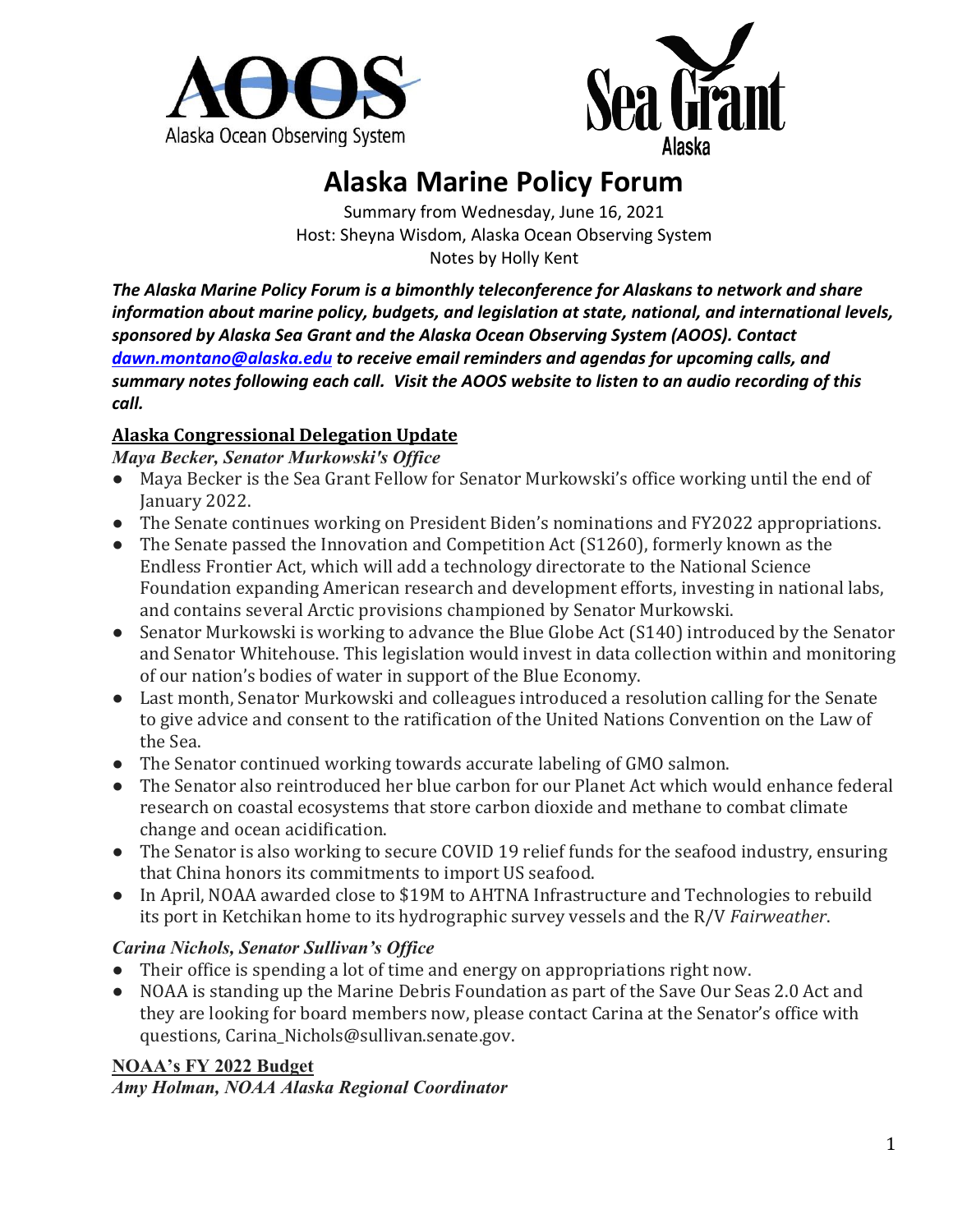- NOAA's budget request for this year was \$7B, a \$1.5B increase from last year representing increases in 7 areas;
	- o Research \$149M
	- o Observations & Forecasting \$368M
	- o Restoration & Resilience \$260M
	- o Offshore Wind \$20M
	- o Equity \$58M
	- o Fleet \$101M
	- o Satellites \$468M
- Bob Foy provided some highlights for the National Marine Fisheries Service (NMFS):
	- $\circ$  A substantial amount of funds in the budget are dedicated to the Climate Fisheries Initiative, a cross line office effort with NMFS, Oceanic & Atmospheric Research (OAR), Ocean Service (OS), and others to develop climate models to inform management.
	- o Some funding for increasing survey capacity (important for Alaska)
	- o Identification of climate vulnerable species under the Endangered Species and Marine Mammal Protection Acts
	- o A substantial request for large scale Habitat Restoration under climate resilience
- The increases dedicated to offshore wind will help with species reviews, science and technical reviews, survey mitigation, fisheries management, and environmental reviews etc.
- The increase in budget for Equity includes a piece on addressing critical gaps in territorial science and management, outreach & education, community social vulnerability indicators, and workforce training to support the seafood industry.
- The National Weather Service (NWS) saw increases in improving communication tools, delivering products to underserved communities, and space weather.
- NWS saw a big increase of \$65M related to climate observations and forecasting including bringing in local observations to the system.
- NWS is working on a flood inundation mapping tool which will come online for Alaska as soon as we connect more of our topography to our symmetry, fire weather, and seasonal forecasts on a national scale.
- NOAA's OS received a \$240M increase which included some National Centers for Coastal Ocean Science (NCCOS) programs that were slated for cuts in the previous administration but have now been restored.
- A joint proposal with NCOS, the Integrated Ocean Observing System (IOOS), and the National Marine Sanctuary's programs was funded as part of the Climate Fisheries Initiative.
- The OS research portfolio was increased by \$20M to support community adaptation to coastal inundation within Alaska and the Arctic. Additionally grant proposals have gone out for Harmful Algal Bloom research.
- The National Fish and Wildlife Foundation also received increases and will be making grants.
- Observations and Forecasting: there has been an increase of almost \$20M for navigation observations and positioning, \$10M for modernizing spatial reference systems and water level observations.
- A \$5M increase for building climate outlook capabilities and a dashboard for coastal inundation with \$5M going to national coastal modeling coverage.
- There was a \$29M increase for IOOS regional observations going out to the 11 regional associations including AOOS.
- The increase for Restoration and Resilience includes funds for place-based conservation efforts like the President's 30 By 30 initiative to protect 30% of the nation's land and water by 2030.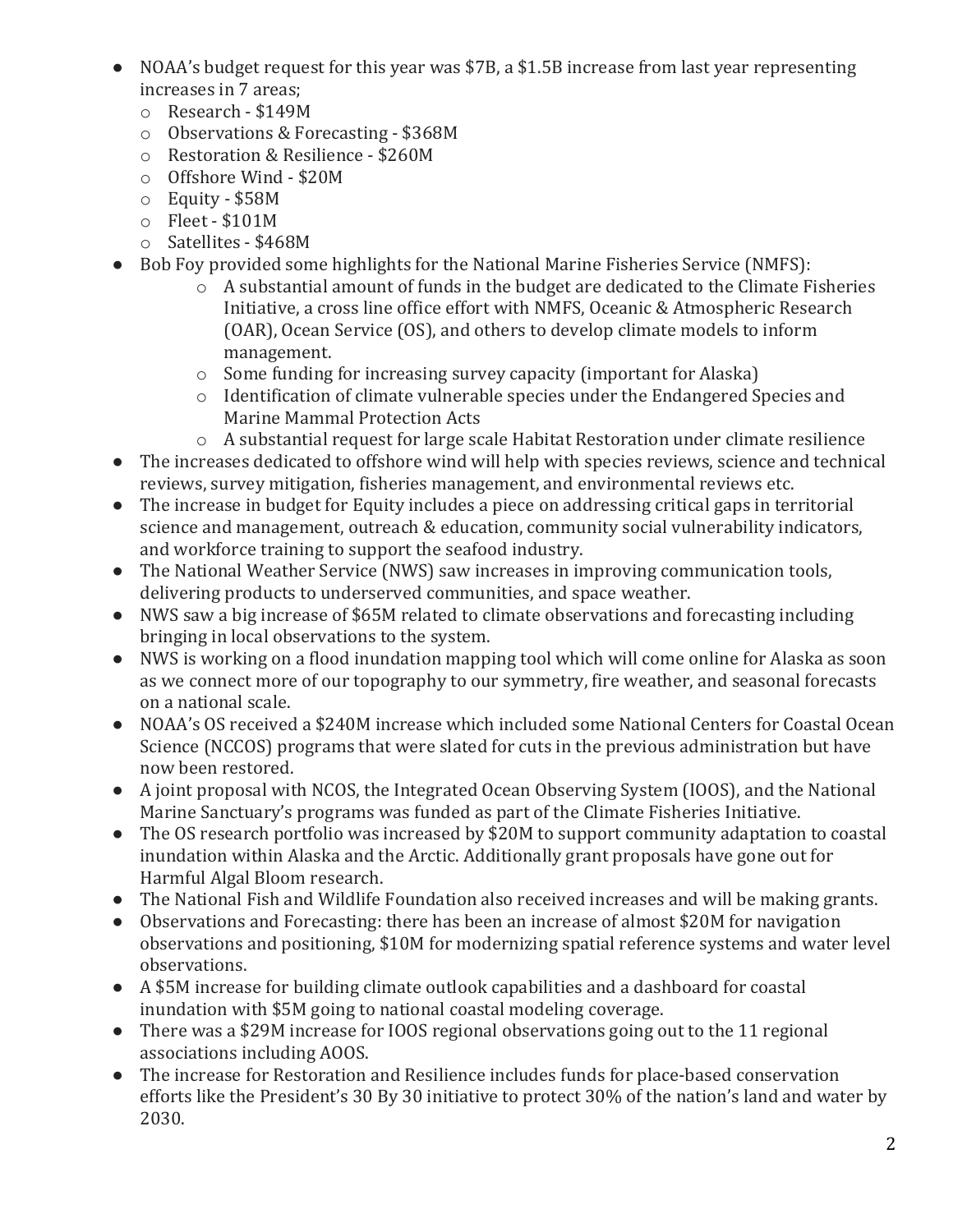- NOAA's marine debris removal effort has received an increase of 60%.
- The Equity area of the budget includes tools to help underserved communities.
- The Research area increase includes restoration of funding to the Sea Grant program with an additional \$5M equity initiative.
- Sea Grant funding for aquaculture is level, an increase of \$35M for a resilience initiative with equity themes, and \$5M for a new Diversity, Equity, and Inclusion (DEI) initiative.
- There are a number of increases in the NOAA budget for climate studies and climate modeling including a joint effort with the Department of Energy on advanced research projects.
- There is a \$10M increase for enhancing regional and community resilience through scaling up regional integrated science assessments like the Alaska Center for Climate Assessment and Policy.
- A \$20M increase in research will fund sustained atmospheric observations and to support pieces of the Paris Agreement.
- The increase in NOAA's satellite service will fund a number of satellite launches in the next 16 months including an Argos satellite and some polar orbiting satellites that will greatly help in Alaska.
- The National Center for Environmental Information (NCEI) will be receiving \$88.1M which includes additional resources to support specific Climate activities to improve partnerships at regional levels.
- More information can be found in [NOAA's FY22 Blue Book,](https://www.noaa.gov/organization/budget-finance-performance/budget-and-reports) and [NOAA's FY22 Budget](https://www.noaa.gov/budget-finance-performance/news-release/noaa-fy-2022-budget-advances-america-s-response-to-climate-crisis) press release.

## **North Pacific Fisheries Management Council Meeting Update**

# *Kenny Down, NPFMC*

- The Council had just finished three weeks of meetings at the time of this forum call.
- The Essential Fish Habitat (EFH) process is occurring with the Scientific and Statistical Committee and the EFH model descriptions will be presented by the SSC at the next meeting in October.
- The Council is bound to review the EFH Model every five years and one of the potential outcomes could be to revise the Fishery Management Plans.
- Likely to come out of the EFH review is the Habitat Area of Particular Concern (HAPC) process may follow or be tied into it. The Council has received some requests to open up the nomination process so that groups can nominate HAPC's which are required to be within the EFH model.
- The Council received an Ecosystem Committee report and agreed to have the Council staff do some updating on the Eastern Pacific stock of Northern Fur Seal.
- The Council asked staff to reach out to other organizations regarding marine debris for any information that may be useful to the Council.
- The Council is doing a lot of tracking on important ecological areas that are identified by tribes and NGOs and they will continue this effort.
- The Board asked the Council to bring back a paper on research initiatives taking place in the Gulf of Alaska and some forage fish ecology information to feed to the Ecosystem Committee.
- The Council is doing a lot of work on climate resilience and getting reports from the Alaska Fisheries Science Center.

## **Announcements**

● *Amy Holman, NOAA* – Dr. Rick Spinrad has been named as the new NOAA Administrator and Janet Coit as the Assistant Administrator for Fisheries and Acting Deputy NOAA Administrator. Details are available in the NOAA [press release.](https://www.noaa.gov/news-release/richard-w-spinrad-confirmed-to-lead-noaa)